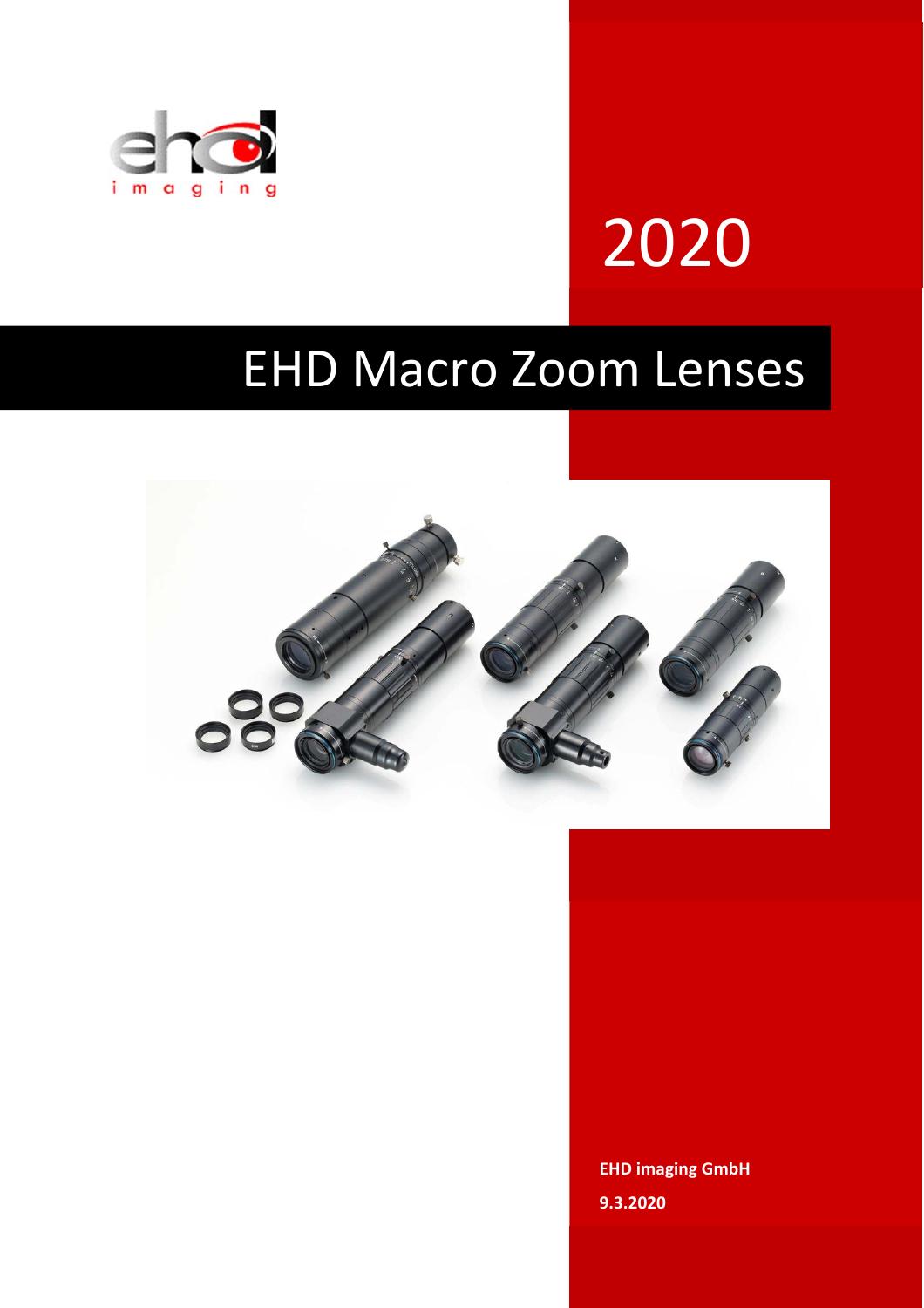

### EHD Macro Zoom Series

Long working distance

#### **Features**

- **1/3" 2/3" sensor support**
- **0.1X 10.0X Magnification range**
- **95 213mm Working distance**
- **Variable Zoom**
- **Optional Mirror and Prism**

| Model               | Mag. Range     | WD (mm) | Coax. Light              | Zoom Ratio | Sensor  |
|---------------------|----------------|---------|--------------------------|------------|---------|
| <b>EHD-M0108S</b>   | $0.1X - 0.8X$  | 212     |                          | 1:8        | $1/2$ " |
| EHD-M0324S          | $0.3X - 2.4X$  | 213     |                          | 1:8        | 1/2"    |
| EHD-10100           | $1.0X - 10.0X$ | 95      | $\overline{\phantom{a}}$ | 1:10       | 2/3"    |
| <b>EHD-10100COL</b> | $1.0X - 10.0X$ | 97      |                          | 1:10       | 2/3"    |
| EHD-0745            | $0.7X - 4.5X$  | 100     |                          | 1:6        | 2/3"    |
| EHD-0745CO          | $0.7X - 4.5X$  | 100     |                          | 1:6        | 2/3"    |
| EHD-0530            | $0.47X - 3.0X$ | 100     |                          | 1:6        | 1/1.8"  |
| EHD-0530CO          | $0.47X - 3.0X$ | 100     |                          | 1:6        | 1/1.8"  |

#### **Zoom Series**

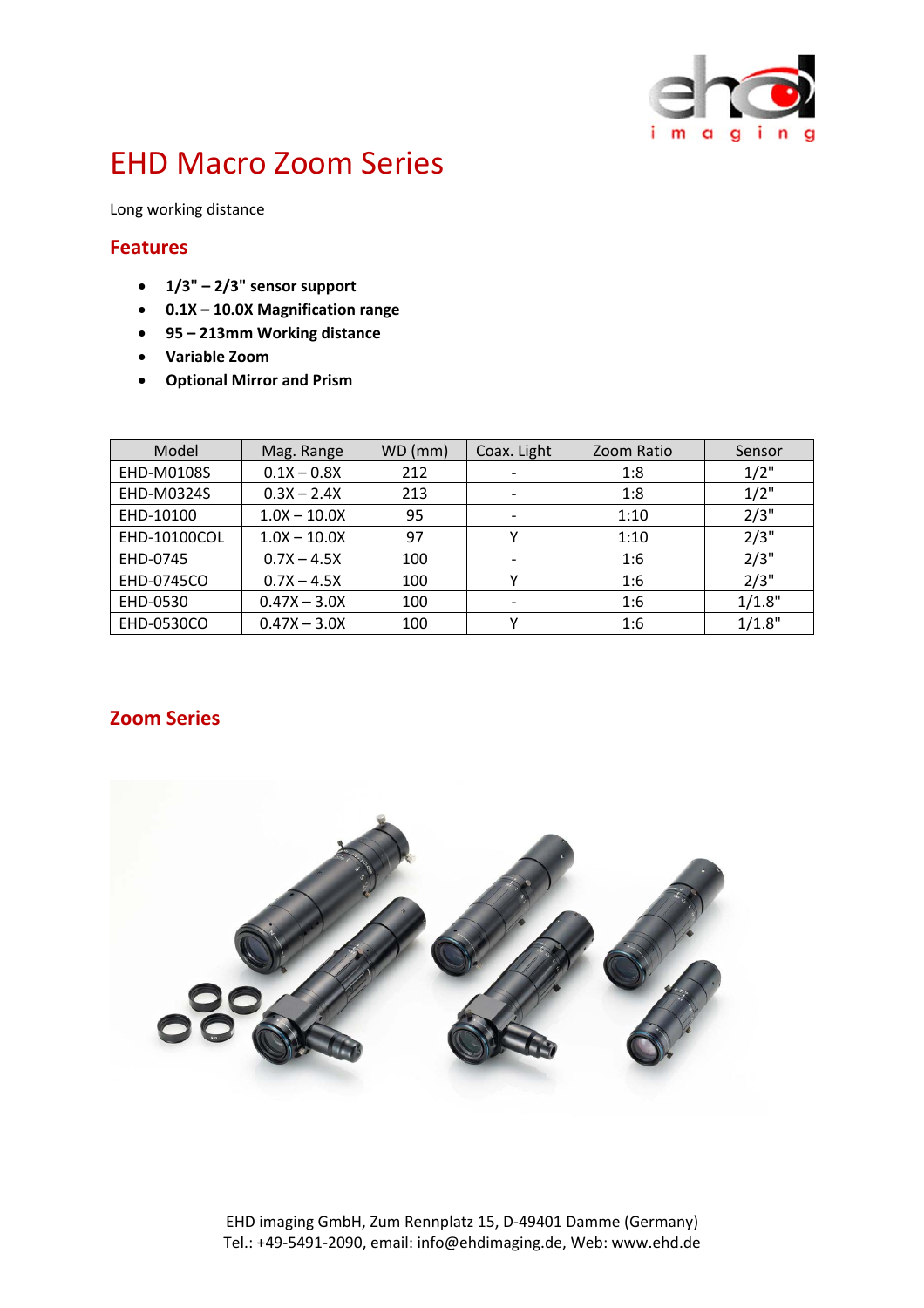

#### **Technical Data**

| Modell                             | <b>EHD-M0108S</b>   |                   |                     |  |
|------------------------------------|---------------------|-------------------|---------------------|--|
| <b>Optical Magnification Range</b> | $0.1X - 0.8X$       |                   |                     |  |
| <b>Optical Mag</b>                 | 0.1X                | 0.4X              | 0.8X                |  |
| FoV 1/2"                           | 48.0mm x 64.0mm     | 12.0mm x 16.0mm   | $6.0$ mm x $8.0$ mm |  |
| <b>Working Distance</b>            |                     | $213.0$ mm +/-6   |                     |  |
| Object & Imager Distance           |                     | 340.9mm           |                     |  |
| ΝA                                 | 0.006               | 0.026             | 0.045               |  |
| <b>DoF</b>                         | 62.4mm              | 3.9 <sub>mm</sub> | 1.1 <sub>mm</sub>   |  |
| <b>TV Distortion</b>               | $-0.16%$            | 0.03%             | 0.05%               |  |
| Mount                              | C-Mount             |                   |                     |  |
| Sensor Size Max                    | 1/2"                |                   |                     |  |
| <b>Filter Thread</b>               | M27, P0.5           |                   |                     |  |
| Weight                             | 134 <sub>g</sub>    |                   |                     |  |
| Dimension                          | $D=32$ mm x L=110.4 |                   |                     |  |

| Modell                             | <b>EHD-M0324S</b>     |                   |                     |  |
|------------------------------------|-----------------------|-------------------|---------------------|--|
| <b>Optical Magnification Range</b> | $0.3X - 2.4X$         |                   |                     |  |
| <b>Optical Mag</b>                 | 0.3X                  | 1.2X              | 2.4X                |  |
| FoV 1/2"                           | 16.0mm x 21.3mm       | $4.0$ mm x 5.3mm  | $2.0$ mm x $2.7$ mm |  |
| <b>Working Distance</b>            |                       | $213.0$ mm +/-6   |                     |  |
| Object & Imager Distance           | 363.2mm               |                   |                     |  |
| <b>NA</b>                          | 0.006                 | 0.024             | 0.046               |  |
| <b>DoF</b>                         | 62.4mm                | 3.9 <sub>mm</sub> | 1.1 <sub>mm</sub>   |  |
| <b>TV Distortion</b>               | 0.02%                 | 0.05%             | 0.04%               |  |
| Mount                              | C-Mount               |                   |                     |  |
| Sensor Size Max                    | 1/2"                  |                   |                     |  |
| <b>Filter Thread</b>               | M27, P0.5             |                   |                     |  |
| Weight                             | 165g                  |                   |                     |  |
| Dimension                          | $D=32$ mm x L=132.7mm |                   |                     |  |

| Modell                             |                     | <b>EHD-10100</b>    |                     |  |
|------------------------------------|---------------------|---------------------|---------------------|--|
| <b>Optical Magnification Range</b> | $1.0X - 10.0X$      |                     |                     |  |
| <b>Optical Mag</b>                 | 1.0X                | 4.0X                | 10.0X               |  |
| FoV 2/3"                           | $7.1$ mm x $8.4$ mm | $1.8$ mm x $2.1$ mm | $0.7$ mm x $0.8$ mm |  |
| FoV 1/2"                           | $4.8$ mm x 6.4mm    | $1.2$ mm x $1.6$ mm | $0.5$ mm x $0.6$ mm |  |
| <b>Working Distance</b>            |                     | 95.0mm              |                     |  |
| Object & Imager Distance           | 382.0mm             |                     |                     |  |
| NA.                                | 0.038               | 0.130               | 0.136               |  |
| <b>DoF</b>                         | 1.1 <sub>mm</sub>   | $0.08$ mm           | $0.03$ mm           |  |
| <b>TV Distortion</b>               | 0.16%               | $-0.01%$            | 0.02%               |  |
| Mount                              | C-Mount             |                     |                     |  |
| Sensor Size Max                    | 2/3"                |                     |                     |  |
| <b>Filter Thread</b>               | M43, P0.75          |                     |                     |  |
| Weight                             | 820g                |                     |                     |  |
| Dimension                          | D=46mm x L=269.5mm  |                     |                     |  |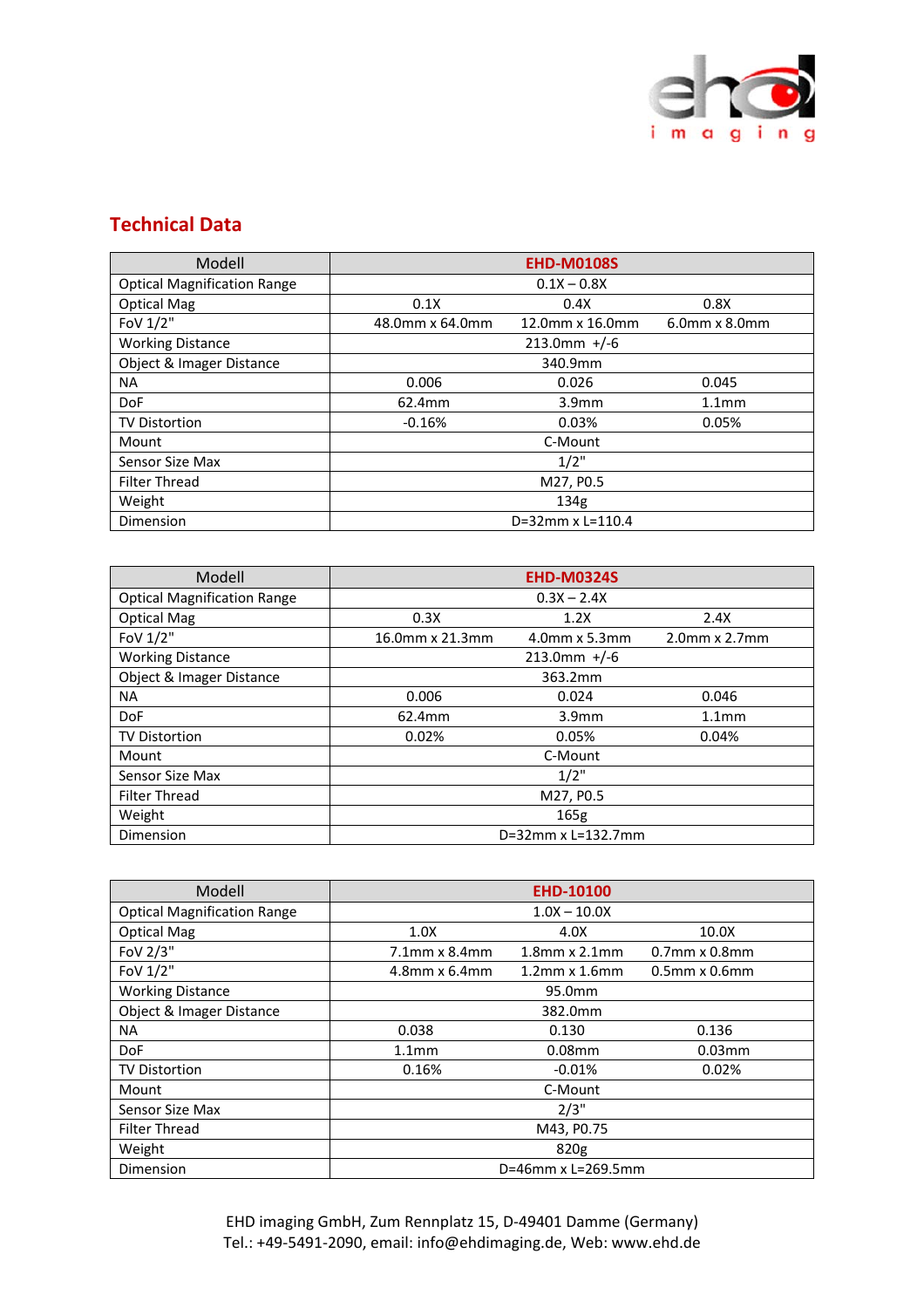

| Modell                             | <b>EHD-0100COL</b> |                     |                     |  |
|------------------------------------|--------------------|---------------------|---------------------|--|
| <b>Optical Magnification Range</b> | $1.0X - 10.0X$     |                     |                     |  |
| <b>Optical Mag</b>                 | 1.0X               | 4.0X                | 10.0X               |  |
| FoV 2/3"                           | $7.1$ mm x 8.4mm   | $1.8$ mm x $2.1$ mm | $0.7$ mm x $0.8$ mm |  |
| FoV 1/2"                           | $4.8$ mm x 6.4mm   | $1.2$ mm x $1.6$ mm | $0.5$ mm x $0.6$ mm |  |
| <b>Working Distance</b>            |                    | 97.0mm              |                     |  |
| Object & Imager Distance           | 408.0mm            |                     |                     |  |
| NA                                 | 0.038              | 0.130               | 0.136               |  |
| <b>DoF</b>                         | 1.1 <sub>mm</sub>  | $0.08$ mm           | $0.03$ mm           |  |
| <b>TV Distortion</b>               | 0.16%              | $-0.01%$            | 0.02%               |  |
| Mount                              | C-Mount            |                     |                     |  |
| Sensor Size Max                    | 2/3"               |                     |                     |  |
| <b>Filter Thread</b>               | M43, P0.75         |                     |                     |  |
| Weight                             | 1210g              |                     |                     |  |
| Dimension                          | D=46mm x L=293.5mm |                     |                     |  |

| Modell                             | <b>EHD-0530</b>    |                   |                     |  |
|------------------------------------|--------------------|-------------------|---------------------|--|
| <b>Optical Magnification Range</b> | $0.47X - 3.0X$     |                   |                     |  |
| <b>Optical Mag</b>                 | 0.47X              | 1.2X              | 3.0X                |  |
| FoV 1/1.8"                         | 11.5mm x 15.1mm    | 4.5mm x 5.9mm     | $1.8$ mm x $2.4$ mm |  |
| FoV 1/2"                           | 10.2mm x 13.6mm    | $4.0$ mm x 5.3mm  | $1.6$ mm x $2.1$ mm |  |
| <b>Working Distance</b>            |                    | $100.0$ mm +/-3mm |                     |  |
| Object & Imager Distance           | 267.8mm            |                   |                     |  |
| NA                                 | 0.034              | 0.065             | 0.076               |  |
| <b>DoF</b>                         | 2.5 <sub>mm</sub>  | 0.5 <sub>mm</sub> | 0.2 <sub>mm</sub>   |  |
| <b>TV Distortion</b>               | $-0.09%$           | 0.12%             | 0.11%               |  |
| Mount                              | C-Mount            |                   |                     |  |
| Sensor Size Max                    | 1/1.8"             |                   |                     |  |
| <b>Filter Thread</b>               | M25, P0.5          |                   |                     |  |
| Weight                             | 230g               |                   |                     |  |
| Dimension                          | D=38mm x L=150.3mm |                   |                     |  |

| Modell                             | <b>EHD-0530CO</b>              |                   |                     |  |
|------------------------------------|--------------------------------|-------------------|---------------------|--|
| <b>Optical Magnification Range</b> |                                |                   |                     |  |
| <b>Optical Mag</b>                 | 0.47X                          | 1.2X              | 3.0X                |  |
| FoV 1/1.8"                         | 11.5mm x 15.1mm                | 4.5mm x 5.9mm     | $1.8$ mm x $2.4$ mm |  |
| FoV 1/2"                           | 10.2mm x 13.6mm                | $4.0$ mm x 5.3mm  | $1.6$ mm x $2.1$ mm |  |
| <b>Working Distance</b>            |                                | $100.0$ mm +/-3mm |                     |  |
| Object & Imager Distance           | 289.8mm                        |                   |                     |  |
| NA.                                | 0.034                          | 0.065             | 0.076               |  |
| <b>DoF</b>                         | 2.5 <sub>mm</sub>              | 0.5 <sub>mm</sub> | 0.2 <sub>mm</sub>   |  |
| <b>TV Distortion</b>               | $-0.09\%$<br>0.12%<br>0.11%    |                   |                     |  |
| Mount                              | C-Mount                        |                   |                     |  |
| Sensor Size Max                    | 1/1.8"                         |                   |                     |  |
| <b>Filter Thread</b>               | M25, P0.5                      |                   |                     |  |
| Weight                             | 320g                           |                   |                     |  |
| Dimension                          | $D = 44.5$ mm(max) x L=172.3mm |                   |                     |  |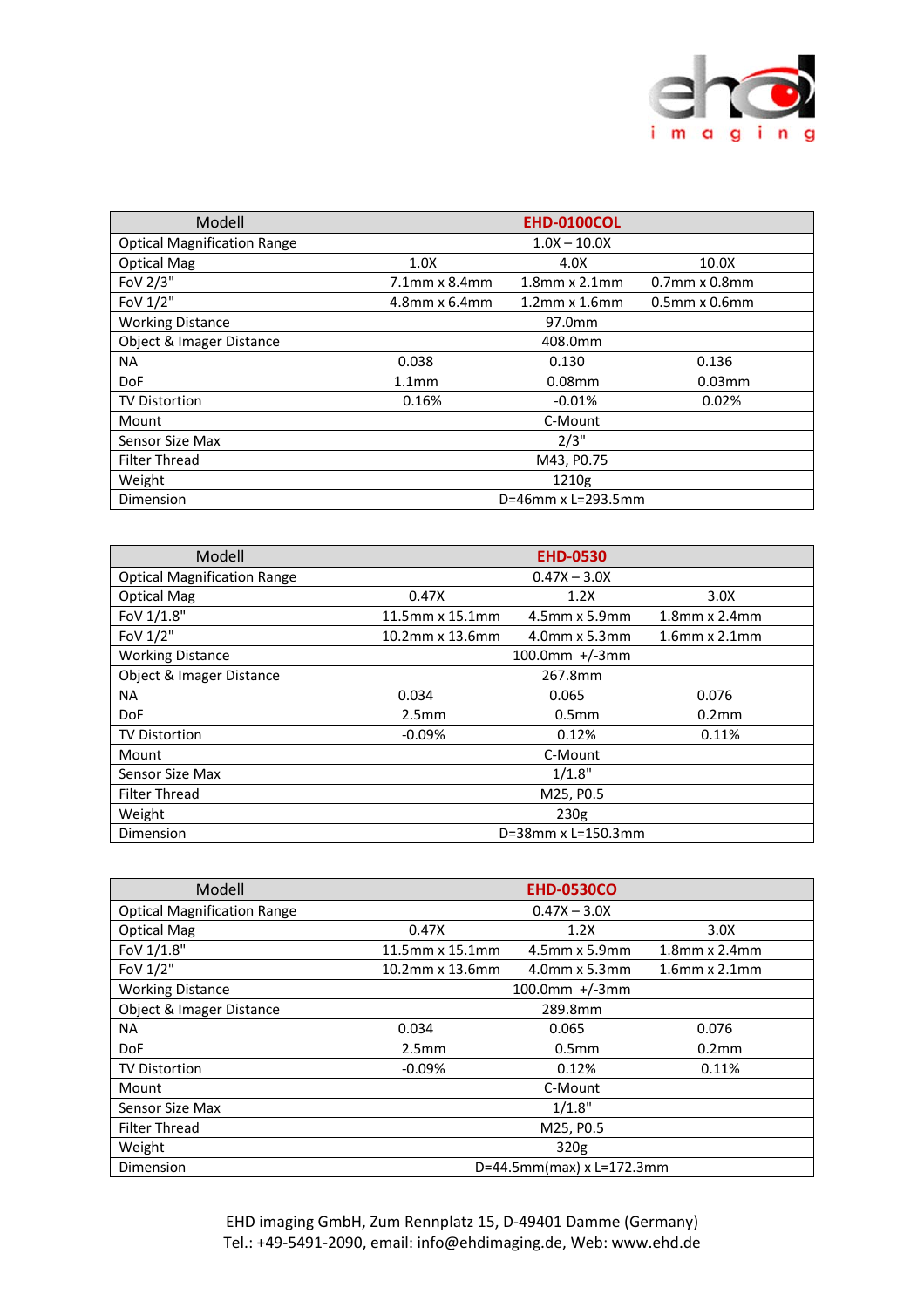

| Modell                             | <b>EHD-0745</b>              |                     |                      |  |
|------------------------------------|------------------------------|---------------------|----------------------|--|
| <b>Optical Magnification Range</b> | $0.7X - 4.5X$                |                     |                      |  |
| <b>Optical Mag</b>                 | 0.7X                         | 1.8X                | 4.5X                 |  |
| FoV 2/3"                           | 10.1mm x 10.0mm              | $3.9$ mm x 4.7mm    | $1.6$ mm x $1.9$ mm  |  |
| FoV 1/2"                           | $6.9$ mm x $9.1$ mm          | $2.7$ mm x $3.6$ mm | $1.1$ mm x $1.41$ mm |  |
| <b>Working Distance</b>            |                              | $100.0$ mm +/-3mm   |                      |  |
| Object & Imager Distance           | 291.6mm                      |                     |                      |  |
| NA.                                | 0.034                        | 0.065               | 0.076                |  |
| <b>DoF</b>                         | 1.7 <sub>mm</sub>            | 0.3 <sub>mm</sub>   | 0.1 <sub>mm</sub>    |  |
| <b>TV Distortion</b>               | $-0.03%$                     | 0.09%               | 0.08%                |  |
| Mount                              | C-Mount                      |                     |                      |  |
| Sensor Size Max                    | 2/3"                         |                     |                      |  |
| <b>Filter Thread</b>               | M25, P0.5                    |                     |                      |  |
| Weight                             | 260 <sub>g</sub>             |                     |                      |  |
| Dimension                          | $D=38.5$ mm(max) x L=174.1mm |                     |                      |  |

| Modell                             | <b>EHD-0745CO</b>         |                     |                      |  |
|------------------------------------|---------------------------|---------------------|----------------------|--|
| <b>Optical Magnification Range</b> | $0.7X - 4.5X$             |                     |                      |  |
| <b>Optical Mag</b>                 | 0.7X                      | 1.8X                | 4.5X                 |  |
| FoV 2/3"                           | 10.1mm x 10.0mm           | $3.9$ mm x 4.7mm    | $1.6$ mm x $1.9$ mm  |  |
| FoV 1/2"                           | $6.9$ mm x $9.1$ mm       | $2.7$ mm x $3.6$ mm | $1.1$ mm x $1.41$ mm |  |
| <b>Working Distance</b>            |                           | $100.0$ mm +/-3mm   |                      |  |
| Object & Imager Distance           | 313.6mm                   |                     |                      |  |
| <b>NA</b>                          | 0.034                     | 0.065               | 0.076                |  |
| <b>DoF</b>                         | 1.7 <sub>mm</sub>         | 0.3 <sub>mm</sub>   | 0.1 <sub>mm</sub>    |  |
| <b>TV Distortion</b>               | $-0.03%$                  | 0.09%               | 0.08%                |  |
| Mount                              | C-Mount                   |                     |                      |  |
| Sensor Size Max                    | 2/3"                      |                     |                      |  |
| <b>Filter Thread</b>               | M25, P0.5                 |                     |                      |  |
| Weight                             | 260g                      |                     |                      |  |
| Dimension                          | D=44.5mm(max) x L=196.1mm |                     |                      |  |

#### **Converter Lens**

| Model             | EHD-Z0.3X                 | EHD-Z0.4X                | <b>EHD-Z0.5X</b>          | <b>EHD-Z0.7X</b>          |
|-------------------|---------------------------|--------------------------|---------------------------|---------------------------|
| Converter Mag.    | 0.3X                      | 0.4X                     | 0.5X                      | 0.7X                      |
| Mag. Range        | 0.21X-1.35X / 0.141X-0.9X | $0.28X-1.8X/0.188X-1.2X$ | 0.35X-2.25X / 0.235X-1.5X | 0.49X-3.15X / 0.329X-2.1X |
| WD (Focus Center) | 360.5mm                   | 250.6mm                  | 201.0mm                   | 140.0mm                   |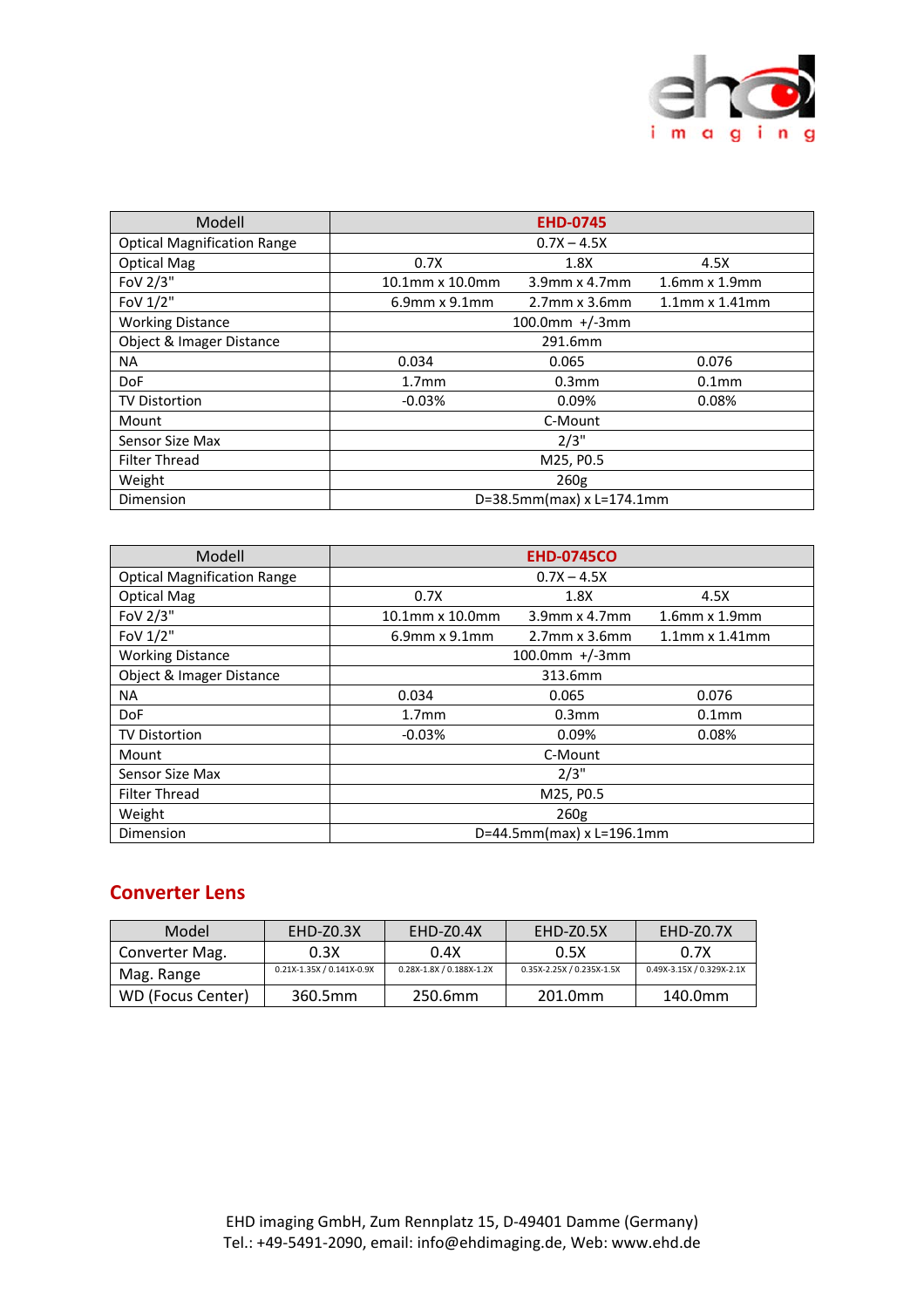

#### **Dimensions**

#### EHD‐M0108S



#### EHD‐M0324S

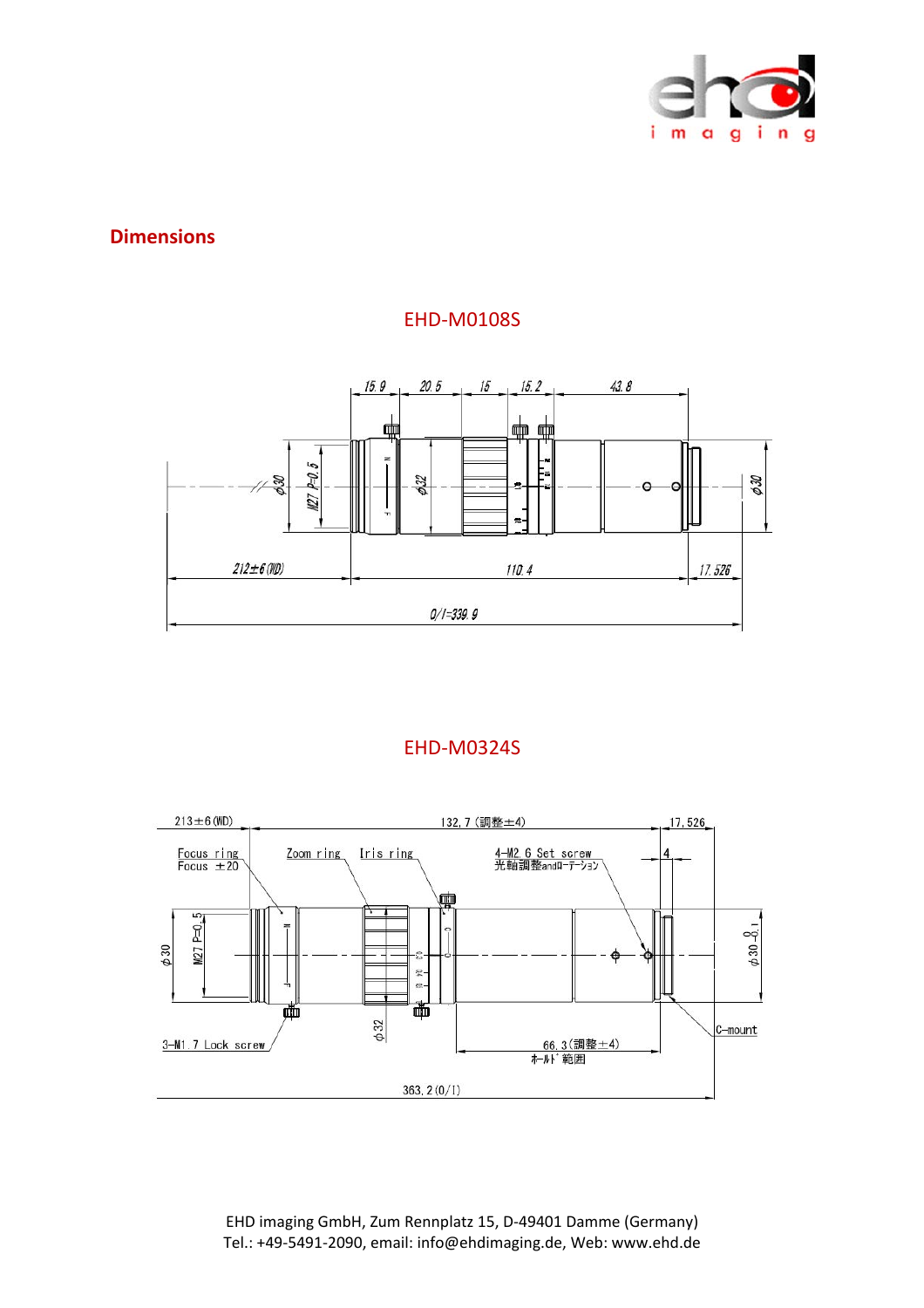

#### EHD‐10100



#### EHD‐10100COL

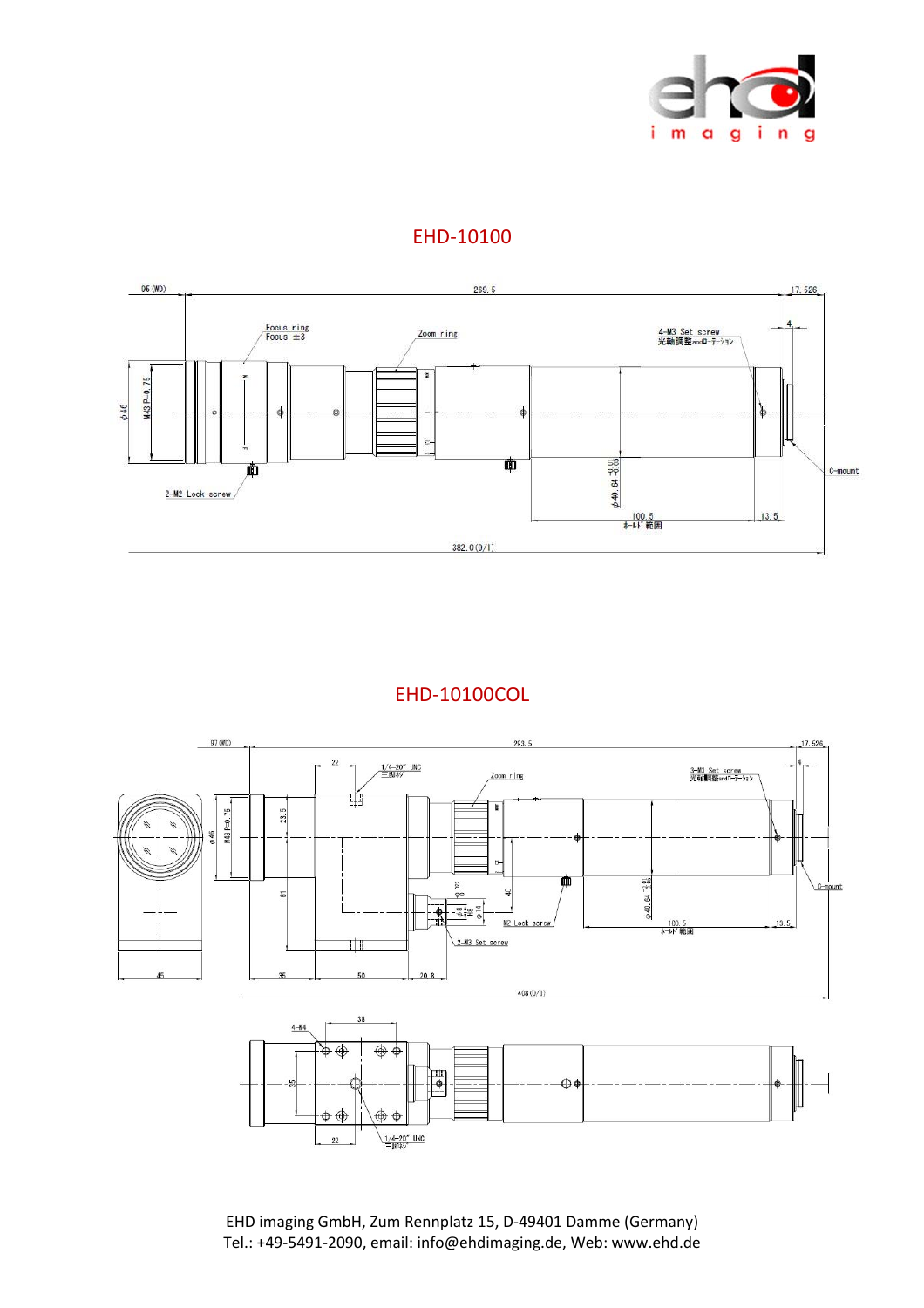

#### EHD‐0530



#### EHD‐0530CO

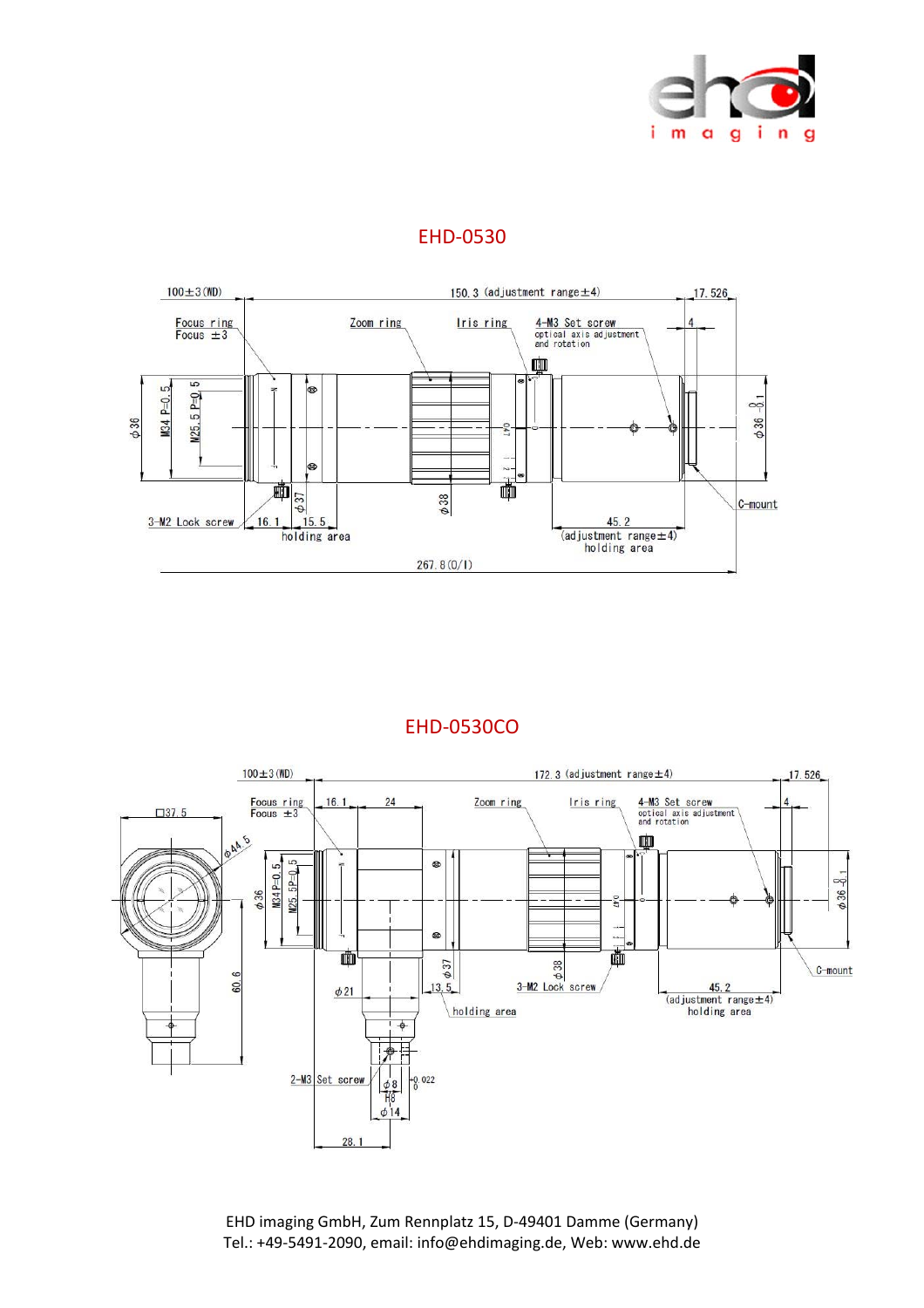

#### EHD‐0745



#### EHD‐0745CO